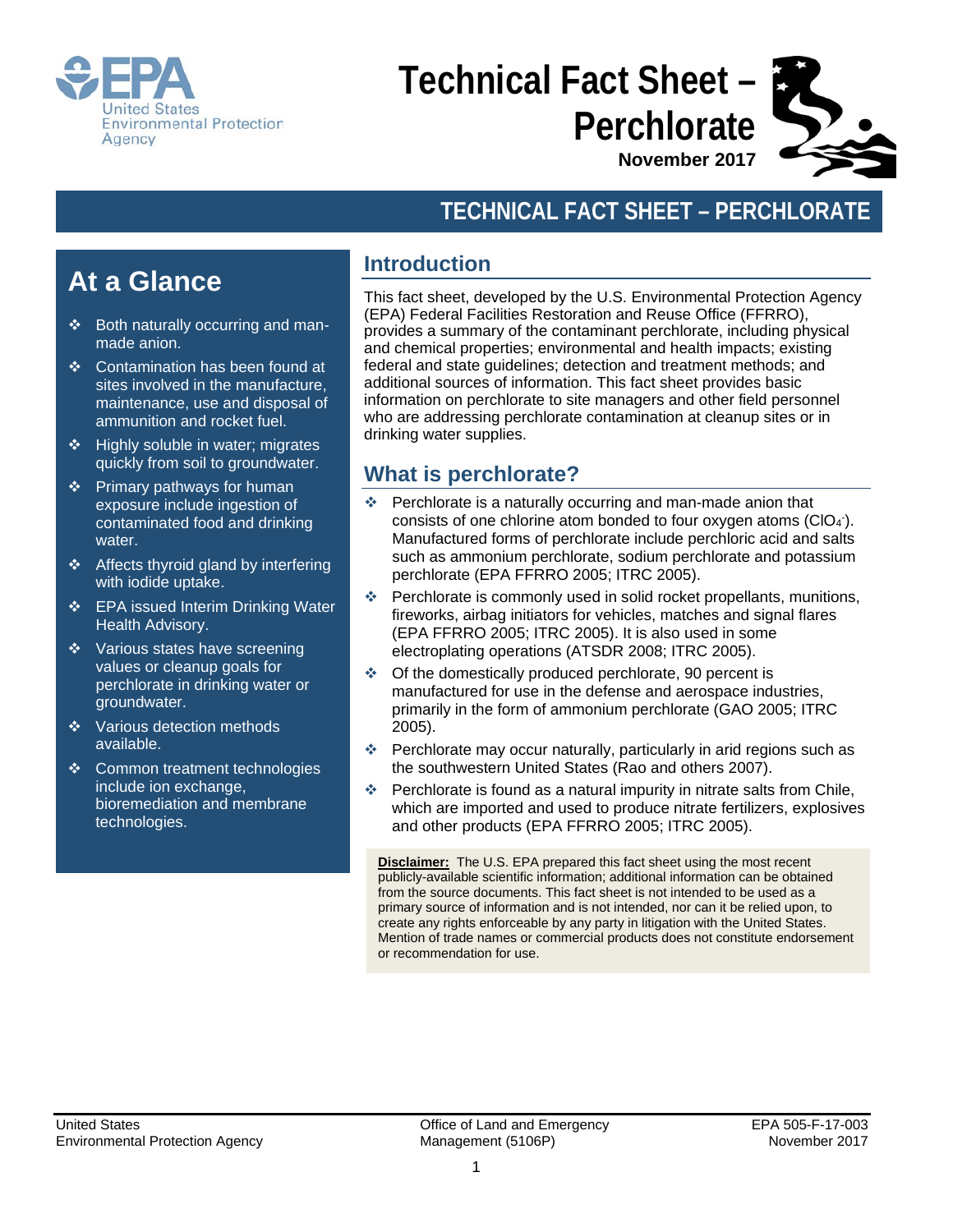#### **Exhibit 1: Physical and Chemical Properties of Perchlorate Compounds** (ATSDR 2008; EPA FFRRO 2005; ITRC 2005; NIOSH 2014)

| <b>Property</b>                                                  | <b>Ammonium</b><br><b>Perchlorate</b> | <b>Sodium</b><br><b>Perchlorate</b>              | <b>Potassium</b><br><b>Perchlorate</b>                                     | <b>Perchloric Acid</b>                   |
|------------------------------------------------------------------|---------------------------------------|--------------------------------------------------|----------------------------------------------------------------------------|------------------------------------------|
| <b>Chemical Abstracts</b><br>Service (CAS)<br>numbers            | 7790-98-9                             | 7601-89-0                                        | 7778-74-7                                                                  | 7601-90-3                                |
| Physical description<br>(physical state at<br>room temperature)  | White orthorhombic<br>crystal         | White<br>orthorhombic<br>deliquescent<br>crystal | <b>Colorless</b><br>orthorhombic<br>crystal or white<br>crystalline powder | Colorless, oily liquid                   |
| Molecular weight<br>(g/mol)                                      | 117.49                                | 122.44                                           | 138.55                                                                     | 100.47                                   |
| Water solubility (g/L<br>at $25^{\circ}$ C)                      | 200                                   | 2,100                                            | 15                                                                         | Miscible in cold<br>water                |
| Melting / Boiling<br>point* (°C)                                 | Melting point: 130                    | Melting point: 471<br>to 482                     | Melting point: 400<br>to 525                                               | Melting point: -112<br>Boiling point: 19 |
| Vapor pressure at<br>$25^{\circ}$ C (mm Hg)                      | Very low                              | Very low                                         | Very low                                                                   | N/A                                      |
| Specific gravity<br>(q/cm <sup>3</sup> )                         | 1.95                                  | 2                                                | 2.52                                                                       | 1.77                                     |
| Octanol-water<br>partition coefficient<br>(log K <sub>ow</sub> ) | $-5.84$                               | $-7.18$                                          | $-7.18$                                                                    | $-4.63$                                  |

\*Different melting point temperatures are identified in literature.

Abbreviations: g/mol – grams per mole; g/L – grams per liter; °C – degrees Celsius; mm Hg – millimeters of mercury; g/cm<sup>3</sup> – grams per cubic centimeter.

#### **Existence of perchlorate in the environment**

- **EXEC** Perchlorate is highly soluble in water, and relatively stable and mobile in surface and subsurface aqueous systems. As a result, perchlorate plumes in groundwater can be extensive (ITRC 2005). For example, the perchlorate plume at a former safety flare manufacturing site (the Olin Flare Facility) in Morgan Hill, California, extends 10 miles (Cal/EPA 2016b).
- ❖ Because of their low vapor pressure, perchlorate compounds and the perchlorate anion do not volatilize from water or soil surfaces to air (ATSDR 2008; ITRC 2005).
- Perchlorate released directly to the atmosphere is expected to readily settle through wet or dry deposition (ATSDR 2008).
- **Ex** High concentrations of perchlorate have been detected at current and Formerly Used Defense Sites historically involved in the manufacture, testing and disposal of ammunition and rocket fuel or at industrial sites where perchlorate is manufactured or used as a reagent during operations (ATSDR 2008; ITRC 2005).
- Types of military and defense-related facilities with known releases include missile ranges and missile

and rocket manufacturing facilities. However, since site-specific documentation may not be available and based on historical uncertainties, it is generally difficult to identify specific military sites with known perchlorate releases (ITRC 2005).

- From 1997 to 2009, the Department of Defense reported perchlorate detections at 284 (almost 70 percent) of its installations sampled (GAO 2010).
- $\cdot$  In addition, the past disposal of munitions in either burial pits or by open burning and open detonation may have resulted in releases to the environment. The amount of perchlorate released can vary depending on the length of time the disposal area was used and the types of munitions disposed of in the area (ITRC 2005).
- Nitrate is commonly found as a co-contaminant in water with perchlorate because ammonium nitrate is a main component in rocket fuel and explosives (DoD ESTCP 2013).
- Studies have shown perchlorate accumulates in some food crop leaves, tobacco plants and in broad-leaf plants (ATSDR 2008).
- ❖ Surveys conducted by the U.S. Food and Drug Administration have detected perchlorate in food crops and milk (Murray and others 2008).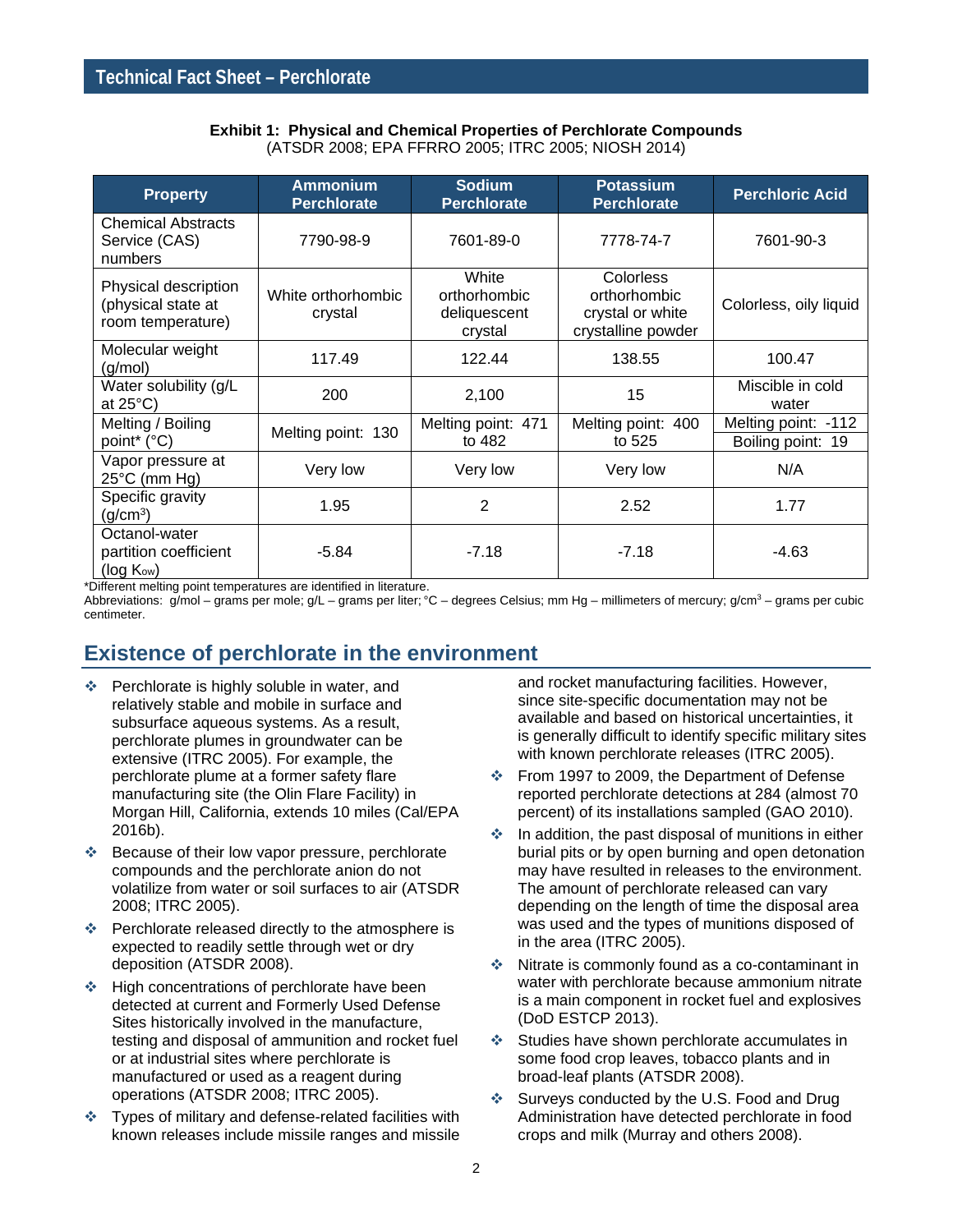As of October 2009, perchlorate had been detected at varying levels in drinking water, groundwater, surface water, soil or sediment at private and federal facilities in 45 states, three U.S. territories and Washington D.C. The maximum concentrations reported in any media ranged from less than 4 parts per billion (ppb) to 2.6 million ppb (GAO 2010).

**EPA reported perchlorate detections at 40** hazardous waste sites on the EPA National Priorities List as of June 2010 (GAO 2010).

#### **What are the routes of exposure and the potential health effects of perchlorate?**

- Primary pathways for human exposure to perchlorate are ingestion of contaminated food and drinking water (ATSDR 2008; EPA FFRRO 2005).
- After perchlorate is ingested, it quickly passes through the stomach and intestines and enters the bloodstream (ATSDR 2008).
- $\cdot$  The thyroid gland is the primary target of perchlorate toxicity in humans. Thyroid hormones play an important role in regulating metabolism and are critical for normal growth and development in fetuses, infants and young children. Perchlorate can interfere with iodide uptake into the thyroid gland at high enough exposures, disrupting the functions of the thyroid and potentially leading to a reduction in the production of thyroid hormones (ATSDR 2008; Cal/EPA 2015; National Research Council 2005).
- Potassium perchlorate was historically used to treat hyperthyroidism because of its ability to inhibit thyroid iodide uptake (ATSDR 2008; National Research Council 2005).
- Studies conducted on rodents showed that perchlorate concentrations below that required to alter thyroid hormone equilibrium are unlikely to cause thyroid cancer in human beings (ATSDR 2008; EPA IRIS 2005).
- Short-term exposure to high doses of ammonium, sodium or potassium perchlorate may cause eye, skin and respiratory tract irritation, coughing, nausea, vomiting and diarrhea. Perchloric acid is corrosive to the eyes, skin and respiratory tract, and short-term exposure to high doses may cause sore throat, coughing, labored breathing, deep burns, loss of vision, abdominal pain, vomiting or diarrhea (NIOSH 2014).

#### **Are there any federal and state guidelines and health standards for perchlorate?**

- EPA assigned perchlorate a chronic oral reference dose (RfD) of 0.0007 milligrams per kilogram per day (mg/kg/day). The RfD is an estimate of a daily exposure level that is likely to be without noncancer health effects over a lifetime (EPA IRIS 2005).
- The Agency for Toxic Substances and Disease Registry (ATSDR) has established a minimal risk level (MRL) of 0.0007 mg/kg/day for chronicduration oral exposure (365 days or more) to perchlorate. An MRL is an estimate of the daily human exposure to a hazardous substance that is likely to be without appreciable risk of adverse non-cancer health effects over a specified duration of exposure (ATSDR 2008, 2016).
- **↑** In 2011, EPA determined that perchlorate meets the Safe Drinking Water Act criteria for regulation as a contaminant. EPA then worked with the FDA to develop a dose-response model to analyze the effects of perchlorate on thyroid hormone production. In 2017, EPA completed a peer review to evaluate EPA's draft dose-response model. A future peer review will evaluate EPA's draft approach for deriving a Maximum Contaminant

Level Goal (MCLG) for perchlorate in drinking water (EPA 2017a).

- **↑** In 2008, EPA established an Interim Drinking Water Health Advisory of 15 micrograms per liter (µg/L) for perchlorate. Exposure to this level for more than 30 days, but less than a year, is not expected to cause any adverse non-cancer effects. Health Advisories serve as informal guidance to assist managers of water systems; they are not legally enforceable standards (EPA 2008, 2012).
- EPA has calculated a tapwater screening level of 14 µg/L for perchlorate and perchlorate salts (EPA 2017b).
- **EPA's Office of Land and Emergency** Management recommends a preliminary remedial goal (PRG) of 15 µg/L at Superfund sites where there is an actual or potential drinking water exposure pathway, and where no applicable or relevant and appropriate requirements exist under federal or state laws (EPA 2009).
- $\div$  California (6 µg/L) and Massachusetts (2 µg/L) have established enforceable standards for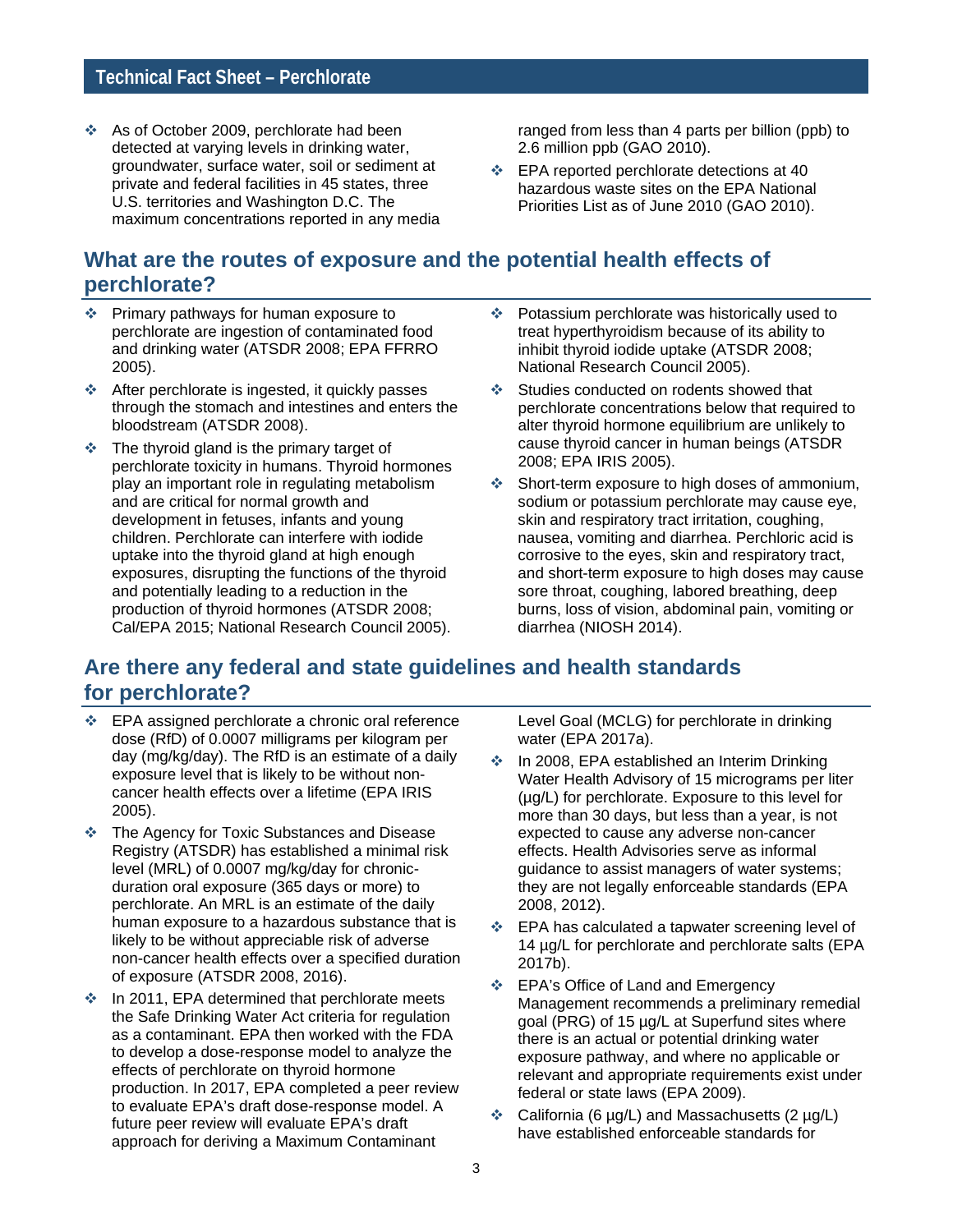perchlorate in drinking water (Cal/EPA 2016c; Massachusetts DEP 2016).

\* Various states have adopted screening values or cleanup goals for perchlorate in drinking water or groundwater, ranging from 0.8 to 71 µg/L:

| <b>State</b>    | Guideline (µg/L)     | <b>Source</b>      |  |  |  |
|-----------------|----------------------|--------------------|--|--|--|
| Alabama         | 24.5                 | ADEM 2008          |  |  |  |
| California      | 1 (public health     | Cal/EPA            |  |  |  |
|                 | goal)                | 2016a              |  |  |  |
| Colorado        | 4.9                  | CDPHE 2016         |  |  |  |
| Florida         | 4                    | <b>FDEP 2005</b>   |  |  |  |
| <b>Illinois</b> | 4.9                  | <b>IL EPA 2016</b> |  |  |  |
| Indiana         | 15                   | <b>IDEM 2016</b>   |  |  |  |
| Kansas          | 11 (residential)     | <b>KDHE 2015</b>   |  |  |  |
|                 | 71 (non-residential) |                    |  |  |  |
| Maine           | 0.8                  | <b>MDEP 2016</b>   |  |  |  |
| Maryland        | 2.6                  | <b>MDE 2008</b>    |  |  |  |
| Nebraska        | 6.4                  | <b>NDEQ 2012</b>   |  |  |  |
| Nevada          | 18                   | <b>NDEP 2015</b>   |  |  |  |
| New Mexico      | 25.6                 | <b>NMED 2012</b>   |  |  |  |
| Pennsylvania    | 15                   | <b>PADEP 2011</b>  |  |  |  |

| <b>State</b>  | Guideline (µg/L)                                                                               | <b>Source</b>     |
|---------------|------------------------------------------------------------------------------------------------|-------------------|
| Texas         | 17                                                                                             | <b>TCEQ 2016</b>  |
| Utah          | 14                                                                                             | <b>UDEQ 2012</b>  |
| Vermont       | $\overline{2}$ (interim preventive<br>action level);<br>4 (interim<br>enforcement<br>standard) | <b>VTDEC 2015</b> |
| Virginia      | 15                                                                                             | <b>VDEQ 2014</b>  |
| West Virginia | 11                                                                                             | <b>WVDEP 2014</b> |
| Wyomina       | 23.3                                                                                           | <b>WDEQ 2016</b>  |

- EPA has calculated soil screening levels of 55 milligrams per kilogram (mg/kg) for residential areas and 820 mg/kg for industrial areas for perchlorate and perchlorate salts (ammonium, potassium, sodium and lithium) (EPA 2016b).
- Various states have adopted screening values or cleanup goals for perchlorate in soil, ranging from 0.1 to 150 mg/kg for residential areas, and from 5 to 2,000 mg/kg for industrial areas.

#### **What detection and site characterization methods are available for perchlorate?**

- Drinking water, groundwater and surface water:
	- **EPA Method 314.0 Ion Chromatography (EPA** 2016a)
	- EPA Method 314.1 Rev 1.0 Inline Column Concentration/Matrix Elimination Ion Chromatography with Suppressed Conductivity Detection (EPA 2016a)
	- EPA Method 314.2 Two-Dimensional Ion Chromatography with Suppressed Conductivity Detection (EPA 2016a)
	- EPA Method 331.0 Rev. 1.0 Liquid Chromatography/Electrospray Ionization/Mass Spectrometry (EPA 2016a)
- Drinking water: EPA Method 332.0 Ion Chromatography with Suppressed Conductivity and Electrospray Ionization Mass Spectrometry (EPA 2016a)
- Surface water, groundwater, wastewater, salt water and soil: EPA SW-846 Method 6850 - High Performance Liquid Chromatography/Electrospray Ionization/Mass Spectrometry (EPA 2016c)
- Surface water, groundwater, salt water and soil: EPA SW-846 Method 6860 - Ion Chromatography/ Electrospray Ionization/Mass Spectrometry (EPA 2016c)
- $\cdot$  The presence of high amounts of other anions, such as chloride, sulfate or carbonate, may interfere with the analysis of perchlorate (EPA 1999).
- **Exerchers have developed methods to** distinguish man-made and natural sources of perchlorate in water samples using chlorine and oxygen stable isotope ratio analysis (Bŏhlke and others 2005; ITRC 2005; Sturchio and others 2014).

## **What technologies are being used to treat perchlorate?**

#### **Ex Situ Treatment**

- **Ion exchange using perchlorate-selective or** nitrate-specific resins is a proven method for removal of perchlorate from drinking water, groundwater, and surface water (ITRC 2008).
- **Ex situ bioremediation is being used to treat a** large perchlorate plume in southern Nevada (NDEP 2017).
- Membrane technologies including electrodialysis and reverse osmosis have been used to remove perchlorate from groundwater, surface water

and wastewater; however, these all require subsequent disposal of the perchlorate removed (EPA FFRRO 2005; ITRC 2008).

 Although standard granular activated carbon (GAC) does not efficiently remove perchlorate, the adsorptive capacity of GAC may be increased through the addition of a surfaceactive coating to produce a modified or tailored GAC. Tailored GAC has proven to be effective for treating perchlorate in water; however, it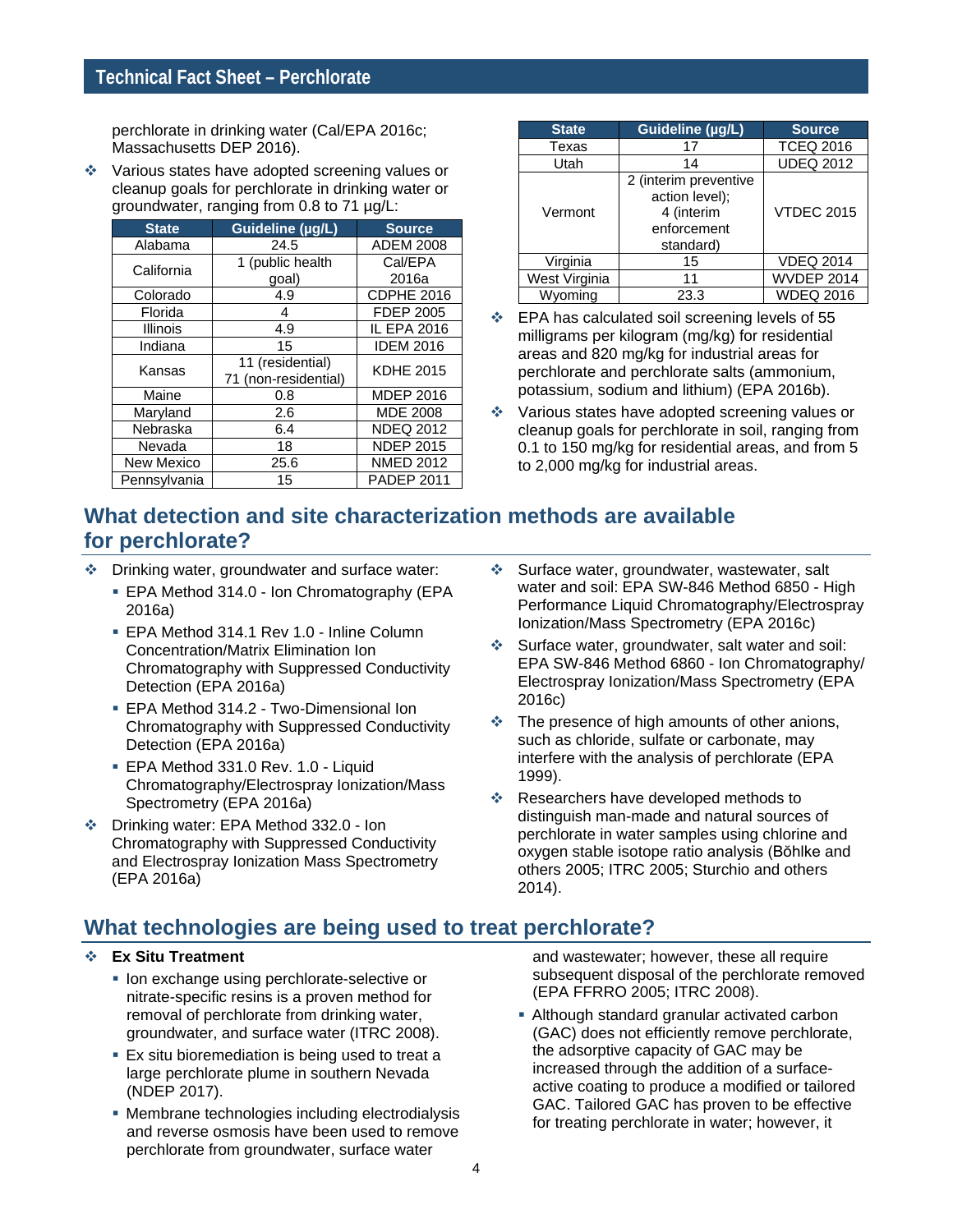produces a waste stream requiring management (Hou and others 2013; ITRC 2008).

- **Example 2** Laboratory-study results indicate that an electrically switched ion exchange system using a conductive carbon nanotube nanocomposite material could be used for the large-scale treatment of wastewater and drinking water. This approach would produce less secondary waste than conventional ion exchange processes (DoD SERDP 2011).
- A recent field study demonstrated the effective treatment of perchlorate-contaminated groundwater to below detection limits using a large-scale weak base anion resin ion exchange system. This system allows efficient and economical regeneration of the spent resin (DoD ESTCP 2012b).
- A fluidized bed biological reactor treatment train successfully treated low concentrations of perchlorate in groundwater to meet the California drinking water standards (6 µg/L) in a field study. The microbial process completely destroyed the perchlorate molecules, so no subsequent treatment or waste disposal was needed (DoD ESTCP 2009b).
- Laboratory study results indicate that ultraviolet laser reduction can be used to decompose low levels of perchlorate (below 100 µg/L) in water. This technology is currently undergoing laboratory testing and has not yet been commercialized or used in full-scale systems (ITRC 2008). One laboratory study found that ultraviolet light and sulfite are able to degrade perchlorate when used together, but not when used alone (Vellanki and others 2013).

#### **In Situ Treatment**

- **Enhanced in situ bioremediation using** ubiquitous perchlorate-reducing microbes can be an effective method for degrading perchlorate in groundwater and soil, at a lower cost than ex situ methods (DoD SERDP 2002; ITRC 2008; Stroo and Ward 2008).
- A laboratory study found that adding acetate or hydrogen as electron donors can increase perchlorate removal efficiency in groundwater (Wang and others 2013).
- **Field study demonstration results indicate that a** horizontal flow treatment well system can effectively deliver electron donor and promote the in situ biological reduction of perchlorate in groundwater (DoD ESTCP 2009c).
- A field study evaluated the use of gaseous electron donor injection technology for the anaerobic biodegradation of perchlorate in vadose zone soil. Results showed an average perchlorate destruction of more than 90 percent within the targeted 10-foot radius of influence within five months (DoD ESTCP 2009d).
- A field study evaluated the use of an emulsified oil biobarrier to enhance the in situ anaerobic biodegradation of perchlorate and chlorinated solvents in groundwater. Within 5 days of injection, perchlorate was degraded from an initial concentration range of 3,100 to 20,000  $\mu$ g/L to below detection limits (less than 4  $\mu$ g/L) in the injection and nearby monitoring wells (DoD SERDP 2008).
- A field study demonstrated that enhanced in situ bioremediation of perchlorate-impacted groundwater is effective using either an active or semi-passive approach. The active approach used on-going groundwater recirculation and delivery of an electron donor; perchlorate concentrations as high as 4,300 μg/L were reduced to less than 4 μg/L within 50 feet of the electron donor delivery/recharge well. The semipassive approach involved periodic delivery of electron donor; perchlorate concentrations were reduced from levels over 800 μg/L to an average concentration of 3.4 μg/L (DoD ESTCP 2009a, 2012a).
- **Example 2** Laboratory and field studies have demonstrated the potential for using monitored natural attenuation to treat perchlorate in groundwater (DoD ESTCP 2010).
- **Several bench-scale tests have demonstrated** the potential effectiveness of phytoremediation and constructed wetlands to treat perchloratecontaminated media; limited field study demonstrations have been implemented (ITRC 2008). Recent laboratory study results indicate that the wetland plant, *Eichhornia crassipes*, may be an effective plant for constructing a wetland to remediate high levels of perchlorate in water based on its high tolerance and accumulation ability (He and others 2013).
- DoD's environmental research programs have funded many projects to research the remediation of perchlorate. For more information, see [www.serdp-estcp.org/Featured-](https://www.serdp-estcp.org/Featured-Initiatives/Cleanup-Initiatives/Perchlorate)[Initiatives/Cleanup-Initiatives/Perchlorate](https://www.serdp-estcp.org/Featured-Initiatives/Cleanup-Initiatives/Perchlorate) and [www.serdp-estcp.org/Tools-and-](https://www.serdp-estcp.org/Tools-and-Training/Environmental-Restoration/Perchlorate)[Training/Environmental-Restoration/Perchlorate.](https://www.serdp-estcp.org/Tools-and-Training/Environmental-Restoration/Perchlorate)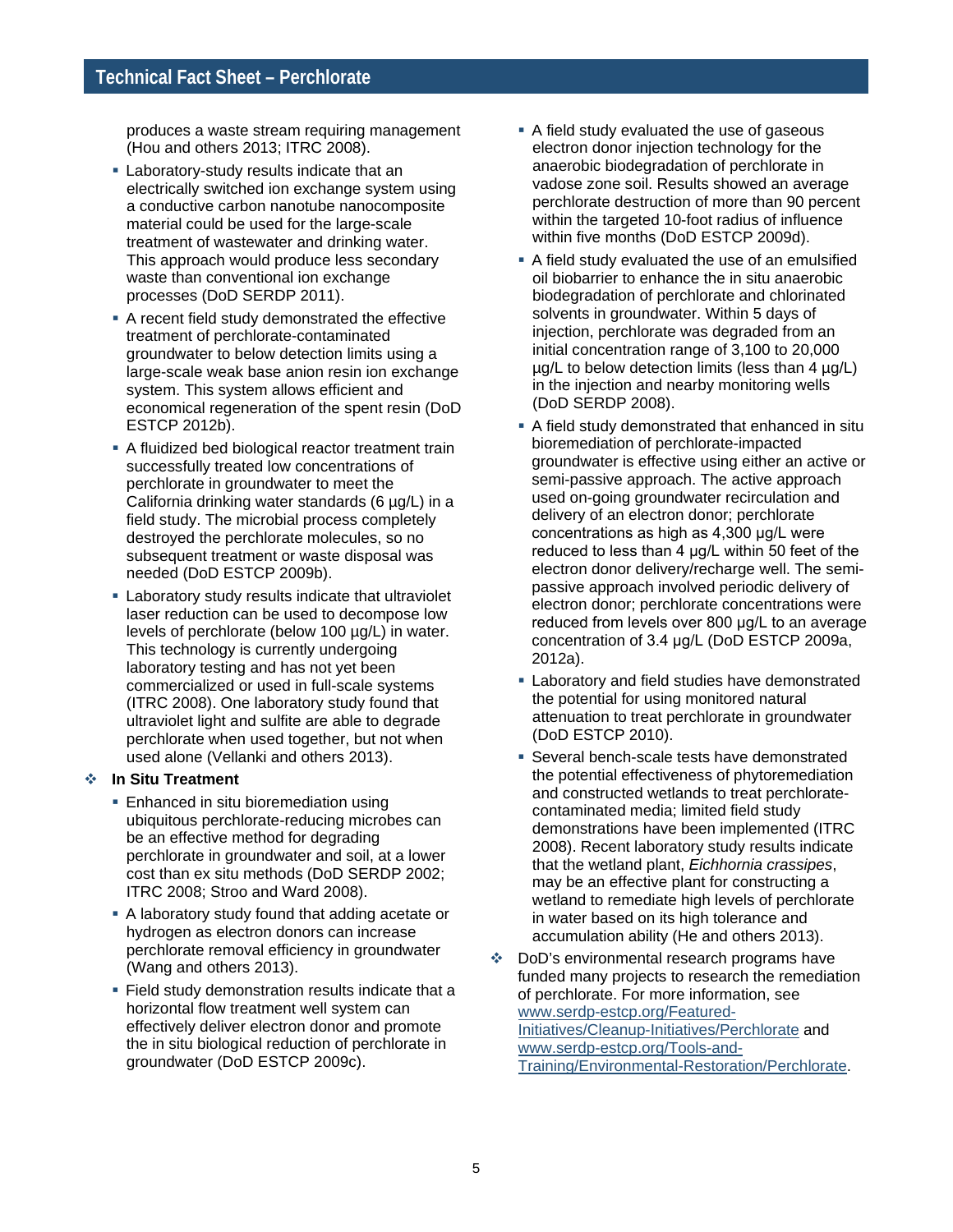### **Where can I find more information about perchlorate?**

❖ Agency for Toxic Substances and Disease Registry (ATSDR). 2008. "Toxicological Profile for Perchlorates." [www.atsdr.cdc.gov/toxprofiles/tp162.pdf](http://www.atsdr.cdc.gov/toxprofiles/tp162.pdf)

ATSDR. 2016. "Minimal Risk Levels (MRLs)."

- [www.atsdr.cdc.gov/mrls/index.asp](http://www.atsdr.cdc.gov/mrls/index.asp) ❖ Alabama Department of Environmental Management (ADEM). 2008. "Alabama Risk-Based Corrective Action Guidance Manual." [adem.alabama.gov/programs/land/landforms/arb](http://adem.alabama.gov/programs/land/landforms/arbcamanual.pdf) [camanual.pdf](http://adem.alabama.gov/programs/land/landforms/arbcamanual.pdf)
- Bohlke, J.K., Sturchio, N.C., Gu, B., Horita, J., Brown, G.M., Jackson, W.A., Batista, J., and P.B. Hatzinger. 2005. "Perchlorate Isotope Forensics." Analytical Chemistry. Volume 77. Pages 7838 to 7842. [pubs.acs.org/doi/abs/10.1021/ac051360d](http://pubs.acs.org/doi/abs/10.1021/ac051360d)
- **↑ California Environmental Protection Agency** (Cal/EPA). 2015. "Public Health Goal: Perchlorate in Drinking Water." [oehha.ca.gov/water/public-health-goal-fact](http://oehha.ca.gov/water/public-health-goal-fact-sheet/final-technical-support-document-public-health-goal-perchlorate)[sheet/final-technical-support-document-public](http://oehha.ca.gov/water/public-health-goal-fact-sheet/final-technical-support-document-public-health-goal-perchlorate)[health-goal-perchlorate](http://oehha.ca.gov/water/public-health-goal-fact-sheet/final-technical-support-document-public-health-goal-perchlorate)
- Cal/EPA. 2016a. "A Compilation of Water Quality Goals." [www.waterboards.ca.gov/water\\_issues/program](http://www.waterboards.ca.gov/water_issues/programs/water_quality_goals/) [s/water\\_quality\\_goals/](http://www.waterboards.ca.gov/water_issues/programs/water_quality_goals/)
- Cal/EPA. 2016b. "Olin Perchlorate Site." [www.waterboards.ca.gov/rwqcb3/water\\_issues/](http://www.waterboards.ca.gov/rwqcb3/water_issues/programs/olin_corp/index.shtml) [programs/olin\\_corp/index.shtml](http://www.waterboards.ca.gov/rwqcb3/water_issues/programs/olin_corp/index.shtml)
- Cal/EPA. 2016c. "Perchlorate in Drinking Water." [www.waterboards.ca.gov/drinking\\_water/certlic/](http://www.waterboards.ca.gov/drinking_water/certlic/drinkingwater/Perchlorate.shtml) [drinkingwater/Perchlorate.shtml](http://www.waterboards.ca.gov/drinking_water/certlic/drinkingwater/Perchlorate.shtml)
- Colorado Department of Public Health and Environment (CDPHE). 2016. "The Basic Standards for Ground Water." 5 CCR 1002-41. [www.colorado.gov/pacific/sites/default/files/41\\_2](https://www.colorado.gov/pacific/sites/default/files/41_2016%2812%29.pdf) [016%2812%29.pdf](https://www.colorado.gov/pacific/sites/default/files/41_2016%2812%29.pdf)
- Florida Department of Environmental Protection (FDEP). 2005. "Groundwater and Surface Water Cleanup Target Levels." [www.dep.state.fl.us/waste/quick\\_topics/rules/do](http://www.dep.state.fl.us/waste/quick_topics/rules/documents/62-777/62-777_TableI_GroundwaterCTLs.pdf) [cuments/62-777/62-](http://www.dep.state.fl.us/waste/quick_topics/rules/documents/62-777/62-777_TableI_GroundwaterCTLs.pdf) [777\\_TableI\\_GroundwaterCTLs.pdf](http://www.dep.state.fl.us/waste/quick_topics/rules/documents/62-777/62-777_TableI_GroundwaterCTLs.pdf)
- ◆ He, H., Gao, H., Chen, G., Li, H., Lin, H., and Z. Shu. 2013. "Effects of Perchlorate on Growth of Four Wetland Plants and Its Accumulation in Plant Tissues." Environmental Science and Pollution Research. Volume 20 (10). Pages 7301 to 7308.

[link.springer.com/article/10.1007/s11356-013-](http://link.springer.com/article/10.1007/s11356-013-1744-4) [1744-4](http://link.springer.com/article/10.1007/s11356-013-1744-4)

 Hou, P., Cannon, F.S., Brown, N.R., Byrne, T., Gu, X., and C.N. Delgado. 2013. "Granular Activated Carbon Anchored with Quaternary Ammonium/Epoxide-Forming Compounds to Enhance Perchlorate Removal from Groundwater." Carbon. Volume 53. Pages 197 to 207.

[www.sciencedirect.com/science/article/pii/S0008](http://www.sciencedirect.com/science/article/pii/S0008622312008615) [622312008615](http://www.sciencedirect.com/science/article/pii/S0008622312008615)

- $\div$  Illinois Environmental Protection Agency (IL EPA). 2016. "Non-TACO Class I and Class II Groundwater Objectives." [www.epa.illinois.gov/topics/cleanup](http://www.epa.illinois.gov/topics/cleanup-programs/taco/other-chemicals/index)[programs/taco/other-chemicals/index](http://www.epa.illinois.gov/topics/cleanup-programs/taco/other-chemicals/index)
- ❖ Indiana Department of Environmental Management (IDEM). 2016. "Remediation Closure Guide." Table A-6: IDEM OLQ 2016 Screening Levels. [www.in.gov/idem/landquality/files/risc\\_screening](http://www.in.gov/idem/landquality/files/risc_screening_table_2016.pdf) [\\_table\\_2016.pdf](http://www.in.gov/idem/landquality/files/risc_screening_table_2016.pdf)
- **Executary Interstate Technology Regulatory Council** (ITRC). 2005. "Perchlorate: Overview of Issues, Status, and Remedial Options." [www.itrcweb.org/GuidanceDocuments/PERC-](http://www.itrcweb.org/GuidanceDocuments/PERC-1.pdf)[1.pdf](http://www.itrcweb.org/GuidanceDocuments/PERC-1.pdf)
- **EXACORET FITRC. 2008. "Remediation Technologies for** Perchlorate Contamination in Water and Soil." [www.itrcweb.org/GuidanceDocuments/PERC-](http://www.itrcweb.org/GuidanceDocuments/PERC-2.pdf)[2.pdf](http://www.itrcweb.org/GuidanceDocuments/PERC-2.pdf)
- ❖ Kansas Department of Health and Environment (KDHE). 2015. "Risk-Based Standards For Kansas: RSK Manual – 5th Version." [www.kdheks.gov/remedial/download/RSK\\_Manu](http://www.kdheks.gov/remedial/download/RSK_Manual_15.pdf) [al\\_15.pdf](http://www.kdheks.gov/remedial/download/RSK_Manual_15.pdf)
- ◆ Maine Department of Environmental Protection (MDEP). 2016. "Maine Remedial Action Guidelines (RAGs) for Sites Contaminated with Hazardous Substances." [www.maine.gov/dep/spills/publications/guidance](http://www.maine.gov/dep/spills/publications/guidance/rags/ME-RAGS-Revised-Final_020516.pdf) [/rags/ME-RAGS-Revised-Final\\_020516.pdf](http://www.maine.gov/dep/spills/publications/guidance/rags/ME-RAGS-Revised-Final_020516.pdf)
- ◆ Maryland Department of the Environment (MDE). 2008. "Cleanup Standards for Soil and Groundwater." [www.phaseonline.com/assets/Site\\_18/files/MDE](http://www.phaseonline.com/assets/Site_18/files/MDE%20June%202008%20VCP%20Cleanup%20Standards.pdf) [%20June%202008%20VCP%20Cleanup%20St](http://www.phaseonline.com/assets/Site_18/files/MDE%20June%202008%20VCP%20Cleanup%20Standards.pdf) [andards.pdf](http://www.phaseonline.com/assets/Site_18/files/MDE%20June%202008%20VCP%20Cleanup%20Standards.pdf)
- Massachusetts Department of Environmental Protection (DEP). 2016. Water Resources: Perchlorate Information. [www.mass.gov/eea/agencies/massdep/water/dri](http://www.mass.gov/eea/agencies/massdep/water/drinking/perchlorate-information.html) [nking/perchlorate-information.html](http://www.mass.gov/eea/agencies/massdep/water/drinking/perchlorate-information.html)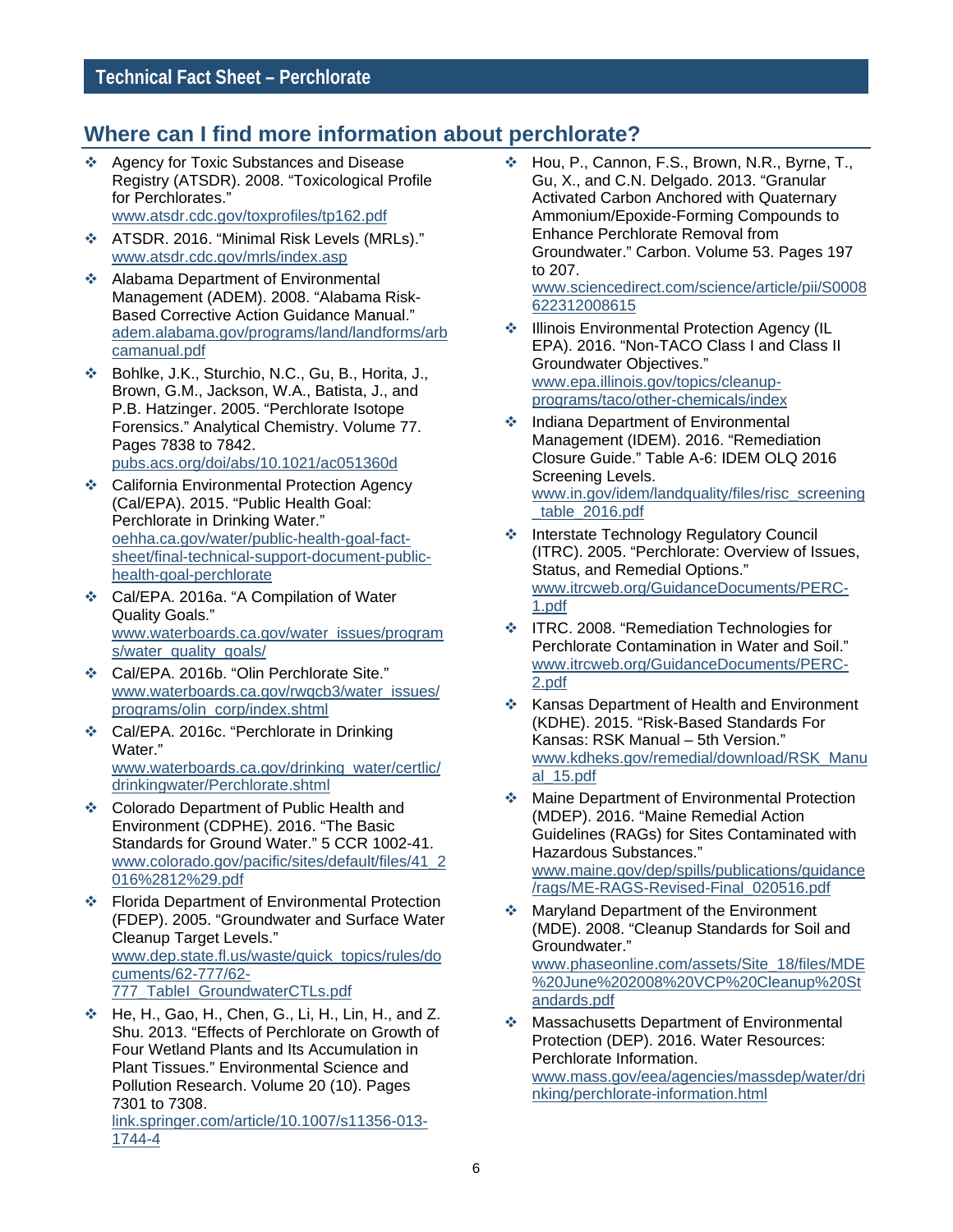#### **Where can I find more information about perchlorate? (continued)**

- Murray, C.W., Egan, S.K., Kim, H., Beru, N., and P.M. Bolger. 2008. "US Food and Drug Administration's Total Diet Study: Dietary Intake of Perchlorate and Iodine." Journal of Exposure Science and Environmental Epidemiology. Volume 18. Pages 571 to 580. [www.nature.com/jes/journal/v18/n6/](http://www.nature.com/jes/journal/v18/n6/pdf/7500648a.pdf) [pdf/7500648a.pdf](http://www.nature.com/jes/journal/v18/n6/pdf/7500648a.pdf)
- National Research Council. 2005. "Health Implications of Perchlorate Ingestion." [www.nap.edu/catalog/11202/health-implications](http://www.nap.edu/catalog/11202/health-implications-of-perchlorate-ingestion)[of-perchlorate-ingestion](http://www.nap.edu/catalog/11202/health-implications-of-perchlorate-ingestion)
- National Institute for Occupational Safety and Health (NIOSH). 2014. International Chemical Safety Cards (ICSC). [www.cdc.gov/niosh/ipcs/default.html](http://www.cdc.gov/niosh/ipcs/default.html)
- **EXACTER** Nebraska Department of Environmental Quality (NDEQ). 2012. "VCP Remediation Goals." [deq.ne.gov/Publica.nsf/xsp/.ibmmodres/domino/O](http://deq.ne.gov/Publica.nsf/xsp/.ibmmodres/domino/OpenAttachment/Publica.nsf/D243C2B56E34EA8486256F2700698997/Body/ATTIY3JX.pdf) [penAttachment/Publica.nsf/D243C2B56E34EA848](http://deq.ne.gov/Publica.nsf/xsp/.ibmmodres/domino/OpenAttachment/Publica.nsf/D243C2B56E34EA8486256F2700698997/Body/ATTIY3JX.pdf) [6256F2700698997/Body/ATTIY3JX.pdf](http://deq.ne.gov/Publica.nsf/xsp/.ibmmodres/domino/OpenAttachment/Publica.nsf/D243C2B56E34EA8486256F2700698997/Body/ATTIY3JX.pdf)
- ◆ Nevada Division of Environmental Protection (NDEP). 2015. "Defining a Perchlorate Drinking Water Standard." [ndep.nv.gov/uploads/env](https://ndep.nv.gov/uploads/env-sitecleanup-active-bmi-perchlorate/perchlorate-drinking-water-standard.pdf)[sitecleanup-active-bmi-perchlorate/perchlorate](https://ndep.nv.gov/uploads/env-sitecleanup-active-bmi-perchlorate/perchlorate-drinking-water-standard.pdf)[drinking-water-standard.pdf](https://ndep.nv.gov/uploads/env-sitecleanup-active-bmi-perchlorate/perchlorate-drinking-water-standard.pdf)
- NDEP. 2017. "Black Mountain Industrial (BMI) Complex: Perchlorate." [ndep.nv.gov/environmental-cleanup/site-cleanup](https://ndep.nv.gov/environmental-cleanup/site-cleanup-program/active-cleanup-sites/bmi-complex/perchlorate)[program/active-cleanup-sites/bmi](https://ndep.nv.gov/environmental-cleanup/site-cleanup-program/active-cleanup-sites/bmi-complex/perchlorate)[complex/perchlorate](https://ndep.nv.gov/environmental-cleanup/site-cleanup-program/active-cleanup-sites/bmi-complex/perchlorate)
- ◆ New Mexico Environment Department (NMED). 2012. "Risk Assessment Guidance for Site Investigations and Remediation." [www.env.nm.gov/HWB/documents/NMED\\_RA\\_Gu](https://www.env.nm.gov/HWB/documents/NMED_RA_Guidance_for_SI_and_Remediation_Feb_2012_.pdf) idance for SI and Remediation Feb 2012 .pdf
- Pennsylvania Department of Environmental Protection (PADEP). 2011. "Statewide Health Standards." [www.dep.pa.gov/Business/Land/LandRecycling/St](http://www.dep.pa.gov/Business/Land/LandRecycling/Standards-Guidance-Procedures/Pages/Statewide-Health-Standards.aspx) [andards-Guidance-Procedures/Pages/Statewide-](http://www.dep.pa.gov/Business/Land/LandRecycling/Standards-Guidance-Procedures/Pages/Statewide-Health-Standards.aspx)[Health-Standards.aspx](http://www.dep.pa.gov/Business/Land/LandRecycling/Standards-Guidance-Procedures/Pages/Statewide-Health-Standards.aspx)
- Rao, B., Anderson, T.A., Orris, G.J., Rainwater, K.A., Rajagopalan, S., Sandvig, R.M., Scanlon, B.R., Stonestrom, D.A., Walvoord, M.A, and W.A. Jackson. 2007. "Widespread Natural Perchlorate in Unsaturated Zones of the Southwest United States." Environmental Science & Technology. Volume 41 (13). Pages 4522 to 4528. [pubs.acs.org/doi/abs/10.1021/es062853i](http://pubs.acs.org/doi/abs/10.1021/es062853i)
- Stroo, H.F., and C.H. Ward, Eds. 2008. "In Situ Bioremediation of Perchlorate in Groundwater." [www.springer.com/us/book/9780387849201](http://www.springer.com/us/book/9780387849201)
- Sturchio, N.C., Beloso, A., Heraty, L.J., Wheatcraft, S., and R. Schumer. 2014. "Isotopic Tracing of Perchlorate Sources in Groundwater from Pomona, California." Applied Geochemistry. Volume 43. Pages 80 to 87. [www.sciencedirect.com/science/article/pii/S08832](http://www.sciencedirect.com/science/article/pii/S0883292714000225) [92714000225](http://www.sciencedirect.com/science/article/pii/S0883292714000225)
- Texas Commission on Environmental Quality (TCEQ). 2016. "TRRP Protective Concentration Levels."

[www.tceq.texas.gov/remediation/trrp/trrppcls.html](https://www.tceq.texas.gov/remediation/trrp/trrppcls.html)

- U.S. Department of Defense (DoD) Environmental Security Technology Certification Program (ESTCP) (Cox, E., Krug, T., and D. Bertrand). 2009a. "Comparative Demonstration of Active and Semi-Passive In Situ Bioremediation Approaches for Perchlorate-Impacted Groundwater (Longhorn Army Ammunition Plant)." ER-200219. [www.serdp-estcp.org/Program-](https://www.serdp-estcp.org/Program-Areas/Environmental-Restoration/Contaminated-Groundwater/Emerging-Issues/ER-200219/ER-200219)[Areas/Environmental-Restoration/Contaminated-](https://www.serdp-estcp.org/Program-Areas/Environmental-Restoration/Contaminated-Groundwater/Emerging-Issues/ER-200219/ER-200219)[Groundwater/Emerging-Issues/ER-200219/ER-](https://www.serdp-estcp.org/Program-Areas/Environmental-Restoration/Contaminated-Groundwater/Emerging-Issues/ER-200219/ER-200219)[200219](https://www.serdp-estcp.org/Program-Areas/Environmental-Restoration/Contaminated-Groundwater/Emerging-Issues/ER-200219/ER-200219)
- DoD ESTCP (Webster, T.S., and P. Togna). 2009b. "Demonstration of a Full-Scale Fluidized Bed Bioreactor for the Treatment of Perchlorate at Low Concentrations in Groundwater." ER-200543. [www.serdp-estcp.org/Program-](https://www.serdp-estcp.org/Program-Areas/Environmental-Restoration/Contaminated-Groundwater/Emerging-Issues/ER-200543)[Areas/Environmental-Restoration/Contaminated-](https://www.serdp-estcp.org/Program-Areas/Environmental-Restoration/Contaminated-Groundwater/Emerging-Issues/ER-200543)[Groundwater/Emerging-Issues/ER-200543](https://www.serdp-estcp.org/Program-Areas/Environmental-Restoration/Contaminated-Groundwater/Emerging-Issues/ER-200543)
- DoD ESTCP (Hatzinger, P., and J. Diebold). 2009c. "In Situ Bioremediation of Perchlorate in Groundwater." ER-200224. [www.serdp](https://www.serdp-estcp.org/Program-Areas/Environmental-Restoration/Contaminated-Groundwater/Emerging-Issues/ER-200224/ER-200224/(language)/eng-US)[estcp.org/Program-Areas/Environmental-](https://www.serdp-estcp.org/Program-Areas/Environmental-Restoration/Contaminated-Groundwater/Emerging-Issues/ER-200224/ER-200224/(language)/eng-US)[Restoration/Contaminated-](https://www.serdp-estcp.org/Program-Areas/Environmental-Restoration/Contaminated-Groundwater/Emerging-Issues/ER-200224/ER-200224/(language)/eng-US)[Groundwater/Emerging-Issues/ER-200224/ER-](https://www.serdp-estcp.org/Program-Areas/Environmental-Restoration/Contaminated-Groundwater/Emerging-Issues/ER-200224/ER-200224/(language)/eng-US)[200224/\(language\)/eng-US](https://www.serdp-estcp.org/Program-Areas/Environmental-Restoration/Contaminated-Groundwater/Emerging-Issues/ER-200224/ER-200224/(language)/eng-US)
- DoD ESTCP (Evans, P., Cai, H., Hopfensperger, K., Opitz, E., Titus, T., and R. Brennan). 2009d. "In Situ Bioremediation of Perchlorate in Vadose Zone Soil Using Gaseous Electron Donors." ER-200511. [www.serdp-estcp.org/Program-](https://www.serdp-estcp.org/Program-Areas/Environmental-Restoration/Contaminated-Groundwater/Emerging-Issues/ER-200511/ER-200511)[Areas/Environmental-Restoration/Contaminated-](https://www.serdp-estcp.org/Program-Areas/Environmental-Restoration/Contaminated-Groundwater/Emerging-Issues/ER-200511/ER-200511)[Groundwater/Emerging-Issues/ER-200511/ER-](https://www.serdp-estcp.org/Program-Areas/Environmental-Restoration/Contaminated-Groundwater/Emerging-Issues/ER-200511/ER-200511)[200511](https://www.serdp-estcp.org/Program-Areas/Environmental-Restoration/Contaminated-Groundwater/Emerging-Issues/ER-200511/ER-200511)
- DoD ESTCP (Lieberman, T.M., Knox, S.L., and R.C. Borden). 2010. "Evaluation of Potential for Monitored Natural Attenuation of Perchlorate in Groundwater (Indian Head)." ER-200428. [www.serdp-estcp.org/index.php/Program-](https://www.serdp-estcp.org/index.php/Program-Areas/Environmental-Restoration/Contaminated-Groundwater/Emerging-Issues/ER-200428/ER-200428)[Areas/Environmental-Restoration/Contaminated-](https://www.serdp-estcp.org/index.php/Program-Areas/Environmental-Restoration/Contaminated-Groundwater/Emerging-Issues/ER-200428/ER-200428)[Groundwater/Emerging-Issues/ER-200428/ER-](https://www.serdp-estcp.org/index.php/Program-Areas/Environmental-Restoration/Contaminated-Groundwater/Emerging-Issues/ER-200428/ER-200428)[200428](https://www.serdp-estcp.org/index.php/Program-Areas/Environmental-Restoration/Contaminated-Groundwater/Emerging-Issues/ER-200428/ER-200428)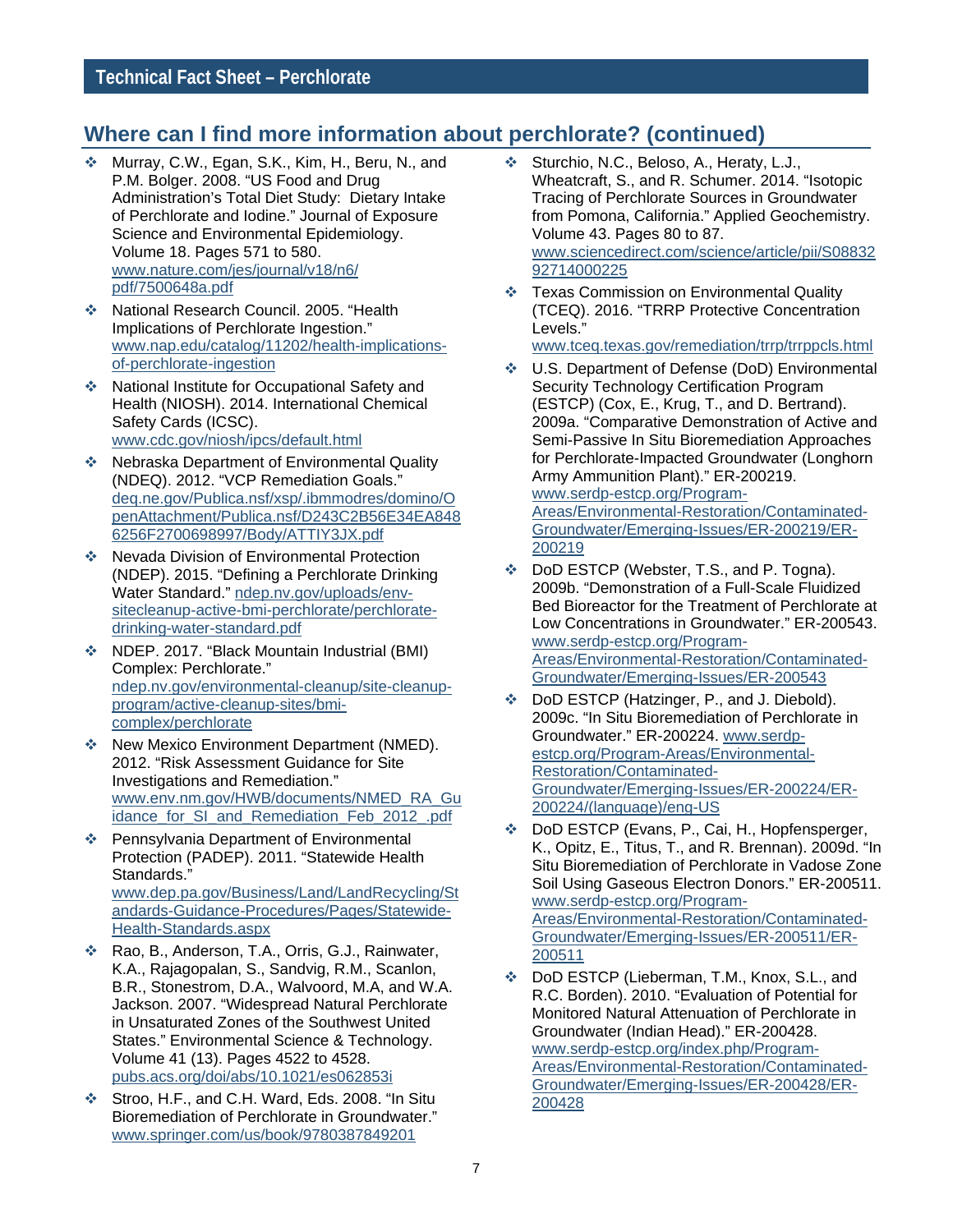#### **Where can I find more information about perchlorate? (continued)**

- DoD ESTCP (Cox, E., and T. Krug). 2012a. "Comparative Demonstration of Active and Semi-Passive In Situ Bioremediation Approaches for Perchlorate Impacted Groundwater: Active In Situ Bioremediation Demonstration (Aerojet Facility)." ER-200219. [www.serdp-estcp.org/Program-](https://www.serdp-estcp.org/Program-Areas/Environmental-Restoration/Contaminated-Groundwater/Emerging-Issues/ER-200219/ER-200219)[Areas/Environmental-Restoration/Contaminated-](https://www.serdp-estcp.org/Program-Areas/Environmental-Restoration/Contaminated-Groundwater/Emerging-Issues/ER-200219/ER-200219)[Groundwater/Emerging-Issues/ER-200219/ER-](https://www.serdp-estcp.org/Program-Areas/Environmental-Restoration/Contaminated-Groundwater/Emerging-Issues/ER-200219/ER-200219)[200219](https://www.serdp-estcp.org/Program-Areas/Environmental-Restoration/Contaminated-Groundwater/Emerging-Issues/ER-200219/ER-200219)
- ◆ DoD ESTCP (Rine, J., Coppola, E., and A. Davis). 2012b. "Demonstration of Regenerable, Large-Scale Ion Exchange System Using WBA Resin in Rialto, CA." ER-201168. [www.serdp](https://www.serdp-estcp.org/Program-Areas/Environmental-Restoration/Contaminated-Groundwater/Emerging-Issues/ER-201168)[estcp.org/Program-Areas/Environmental-](https://www.serdp-estcp.org/Program-Areas/Environmental-Restoration/Contaminated-Groundwater/Emerging-Issues/ER-201168)[Restoration/Contaminated-](https://www.serdp-estcp.org/Program-Areas/Environmental-Restoration/Contaminated-Groundwater/Emerging-Issues/ER-201168)[Groundwater/Emerging-Issues/ER-201168](https://www.serdp-estcp.org/Program-Areas/Environmental-Restoration/Contaminated-Groundwater/Emerging-Issues/ER-201168)
- DoD ESTCP (Evans, P., Smith, J., Singh, T., Hyung, H., Arucan, C., Berokoff, D., Friese, D., Overstreet, R., Vigo, R., Rittman, B., Ontiveros-Valencia, A., Zhao, H.-P., Tang, Y., Kim, B.-O., Van Ginkel, S., and R. Krajmalnik-Brown). 2013. "Perchlorate Destruction and Potable Water Production Using Membrane Biofilm Reduction." ER-200541. [www.serdp-estcp.org/Program-](https://www.serdp-estcp.org/Program-Areas/Environmental-Restoration/Contaminated-Groundwater/Emerging-Issues/ER-200541/ER-200541)[Areas/Environmental-Restoration/Contaminated-](https://www.serdp-estcp.org/Program-Areas/Environmental-Restoration/Contaminated-Groundwater/Emerging-Issues/ER-200541/ER-200541)[Groundwater/Emerging-Issues/ER-200541/ER-](https://www.serdp-estcp.org/Program-Areas/Environmental-Restoration/Contaminated-Groundwater/Emerging-Issues/ER-200541/ER-200541)[200541](https://www.serdp-estcp.org/Program-Areas/Environmental-Restoration/Contaminated-Groundwater/Emerging-Issues/ER-200541/ER-200541)
- DoD Strategic Environmental Research and Development Program (SERDP) (Cox, E.). 2002. "In Situ Bioremediation of Perchlorate-Impacted Groundwater." ER-1164[. www.serdp](https://www.serdp-estcp.org/Program-Areas/Environmental-Restoration/Contaminated-Groundwater/Emerging-Issues/ER-1164)[estcp.org/Program-Areas/Environmental-](https://www.serdp-estcp.org/Program-Areas/Environmental-Restoration/Contaminated-Groundwater/Emerging-Issues/ER-1164)[Restoration/Contaminated-](https://www.serdp-estcp.org/Program-Areas/Environmental-Restoration/Contaminated-Groundwater/Emerging-Issues/ER-1164)[Groundwater/Emerging-Issues/ER-1164](https://www.serdp-estcp.org/Program-Areas/Environmental-Restoration/Contaminated-Groundwater/Emerging-Issues/ER-1164)
- DoD SERDP (Borden, R.C). 2008. "Development of Permeable Reactive Barriers Using Edible Oils." ER-1205. [www.serdp-estcp.org/Program-](https://www.serdp-estcp.org/Program-Areas/Environmental-Restoration/Contaminated-Groundwater/ER-1205/ER-1205/(language)/eng-US)[Areas/Environmental-Restoration/Contaminated-](https://www.serdp-estcp.org/Program-Areas/Environmental-Restoration/Contaminated-Groundwater/ER-1205/ER-1205/(language)/eng-US)[Groundwater/ER-1205/ER-1205/\(language\)/eng-](https://www.serdp-estcp.org/Program-Areas/Environmental-Restoration/Contaminated-Groundwater/ER-1205/ER-1205/(language)/eng-US)[US](https://www.serdp-estcp.org/Program-Areas/Environmental-Restoration/Contaminated-Groundwater/ER-1205/ER-1205/(language)/eng-US)
- DoD SERDP (Lin, Y.). 2011. "Novel Electrochemical Process for Treatment of Perchlorate in Waste Water." ER-1433. [www.serdp-estcp.org/Program-](https://www.serdp-estcp.org/Program-Areas/Environmental-Restoration/Contaminants-on-Ranges/ER-1433)[Areas/Environmental-Restoration/Contaminants](https://www.serdp-estcp.org/Program-Areas/Environmental-Restoration/Contaminants-on-Ranges/ER-1433)[on-Ranges/ER-1433](https://www.serdp-estcp.org/Program-Areas/Environmental-Restoration/Contaminants-on-Ranges/ER-1433)
- U.S. Environmental Protection Agency (EPA). 1999. "Method 314.0 Determination of Perchlorate in Drinking Water Using Ion Chromatography." Revision 1.0. [www.epa.gov/dwanalyticalmethods/analytical-](https://www.epa.gov/dwanalyticalmethods/analytical-methods-developed-epa-analysis-unregulated-contaminants)

[methods-developed-epa-analysis-unregulated](https://www.epa.gov/dwanalyticalmethods/analytical-methods-developed-epa-analysis-unregulated-contaminants)[contaminants](https://www.epa.gov/dwanalyticalmethods/analytical-methods-developed-epa-analysis-unregulated-contaminants)

- **EPA. 2008. "Interim Drinking Water Health** Advisory For Perchlorate." EPA 822-R-08-025. [nepis.epa.gov](http://nepis.epa.gov/Exe/ZyNET.exe/P1004X7Q.TXT?ZyActionD=ZyDocument&Client=EPA&Index=2006+Thru+2010&Docs=&Query=&Time=&EndTime=&SearchMethod=1&TocRestrict=n&Toc=&TocEntry=&QField=&QFieldYear=&QFieldMonth=&QFieldDay=&IntQFieldOp=0&ExtQFieldOp=0&XmlQuery=&File=D%3A%5Czyfiles%5CIndex%20Data%5C06thru10%5CTxt%5C00000010%5CP1004X7Q.txt&User=ANONYMOUS&Password=anonymous&SortMethod=h%7C-&MaximumDocuments=1&FuzzyDegree=0&ImageQuality=r75g8/r75g8/x150y150g16/i425&Display=p%7Cf&DefSeekPage=x&SearchBack=ZyActionL&Back=ZyActionS&BackDesc=Results%20page&MaximumPages=1&ZyEntry=1&SeekPage=x&ZyPURL)
- EPA. 2009. "Revised Assessment Guidance for Perchlorate." [www.epa.gov/fedfac/revised](https://www.epa.gov/fedfac/revised-assessment-guidance-perchlorate)[assessment-guidance-perchlorate](https://www.epa.gov/fedfac/revised-assessment-guidance-perchlorate)
- EPA. 2012. "2012 Edition of the Drinking Water Standards and Health Advisories." EPA 822-S-12- 001. [www.epa.gov/dwstandardsregulations/drinking](https://www.epa.gov/dwstandardsregulations/drinking-water-contaminant-human-health-effects-information)[water-contaminant-human-health-effects-](https://www.epa.gov/dwstandardsregulations/drinking-water-contaminant-human-health-effects-information)

[information](https://www.epa.gov/dwstandardsregulations/drinking-water-contaminant-human-health-effects-information)

- EPA. 2016a. "Analytical Methods Developed by EPA for Analysis of Unregulated Contaminants." [www.epa.gov/dwanalyticalmethods/analytical](https://www.epa.gov/dwanalyticalmethods/analytical-methods-developed-epa-analysis-unregulated-contaminants)[methods-developed-epa-analysis-unregulated](https://www.epa.gov/dwanalyticalmethods/analytical-methods-developed-epa-analysis-unregulated-contaminants)[contaminants](https://www.epa.gov/dwanalyticalmethods/analytical-methods-developed-epa-analysis-unregulated-contaminants)
- EPA. 2016c. "Validated Test Methods Recommended for Waste Testing." [www.epa.gov/hw-sw846/validated-test-methods](https://www.epa.gov/hw-sw846/validated-test-methods-recommended-waste-testing)[recommended-waste-testing](https://www.epa.gov/hw-sw846/validated-test-methods-recommended-waste-testing)
- EPA. 2017a. Perchlorate in Drinking Water. [www.epa.gov/dwstandardsregulations/perchlorate](https://www.epa.gov/dwstandardsregulations/perchlorate-drinking-water)[drinking-water](https://www.epa.gov/dwstandardsregulations/perchlorate-drinking-water)
- EPA. 2017b. Regional Screening Levels (RSLs) – Generic Tables (June 2017). [www.epa.gov/risk/regional-screening-levels-rsls](https://www.epa.gov/risk/regional-screening-levels-rsls)
- EPA Federal Facilities Restoration and Reuse Office (FFRRO). 2005. "Perchlorate Treatment Technology Update – Federal Facilities Forum Issue Paper." EPA 542-R-05-015. [www.epa.gov/remedytech/perchlorate](http://www.epa.gov/remedytech/perchlorate-treatment-technology-update)[treatment-technology-update](http://www.epa.gov/remedytech/perchlorate-treatment-technology-update)
- EPA. Integrated Risk Information System (IRIS). 2005. "Perchlorate (ClO4) and Perchlorate Salts." [cfpub.epa.gov/ncea/iris2/chemicalLanding.cfm?s](https://cfpub.epa.gov/ncea/iris2/chemicalLanding.cfm?substance_nmbr=1007)

[ubstance\\_nmbr=1007](https://cfpub.epa.gov/ncea/iris2/chemicalLanding.cfm?substance_nmbr=1007)

- U.S. Government Accountability Office (GAO). 2005. "Perchlorate: A System to Track Sampling and Cleanup Results Is Needed." GAO-05-462. [www.gao.gov/new.items/d05462.pdf](http://www.gao.gov/new.items/d05462.pdf)
- U.S. GAO. 2010. "Perchlorate: Occurrence Is Widespread but at Varying Levels; Federal Agencies Have Taken Some Actions to Respond to and Lessen Releases." GAO-10-769. [www.gao.gov/assets/310/308652.pdf](http://www.gao.gov/assets/310/308652.pdf)